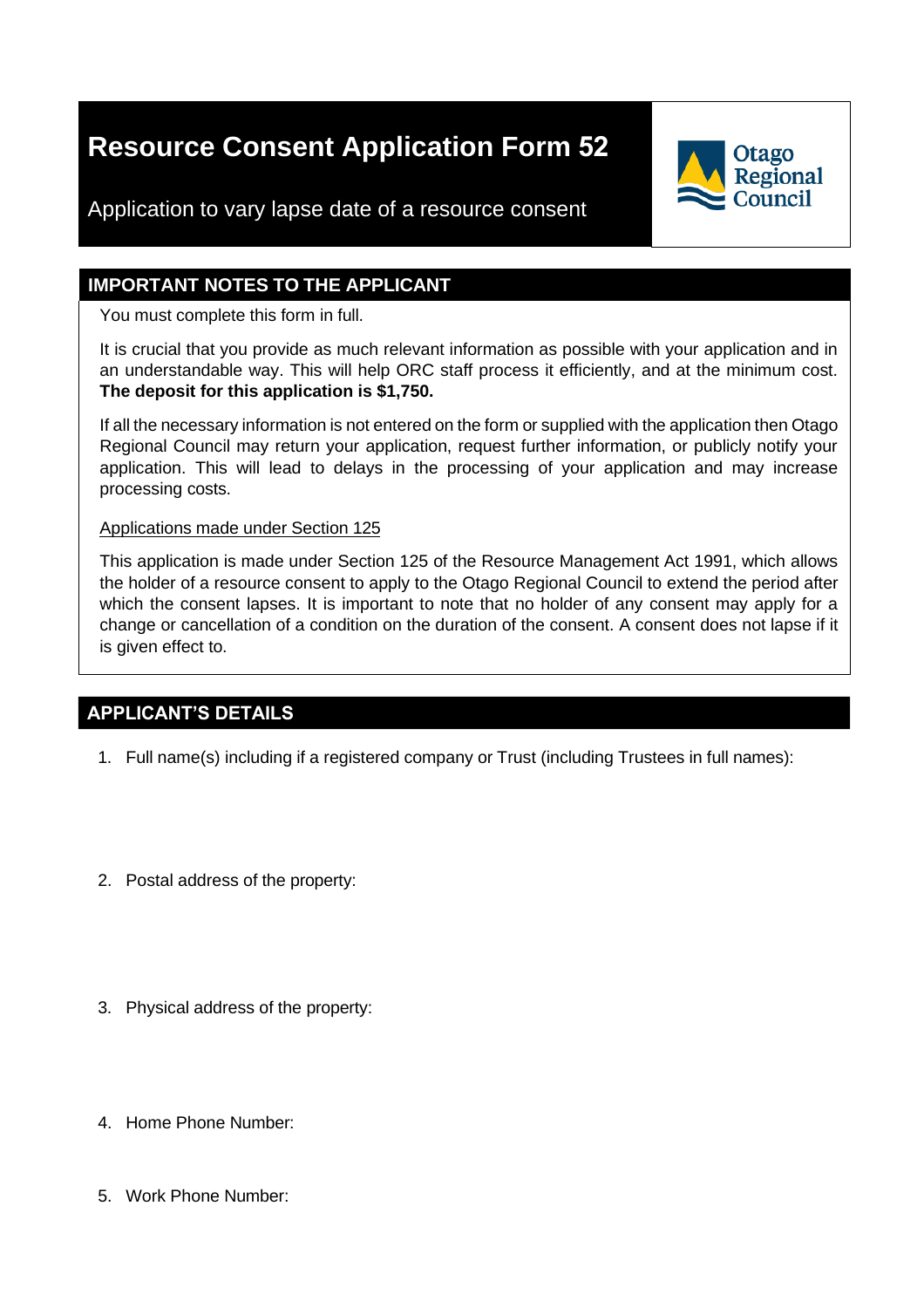- 6. Mobile Phone Number:
- 7. Email Address:

# **GENERAL**

- 8. What is the consent number(s) you wish to vary the lapse date for?
- 9. Please specify the date you wish to extend the lapse to:
- 10. Has substantial progress or effort been made, and continues to be, made towards giving effect to the consent? Please explain.

11. Will there be an environmental effect based on the extension of the lapse date? Please explain.

12. Was there anyone who was taken as an affected party to the original application?